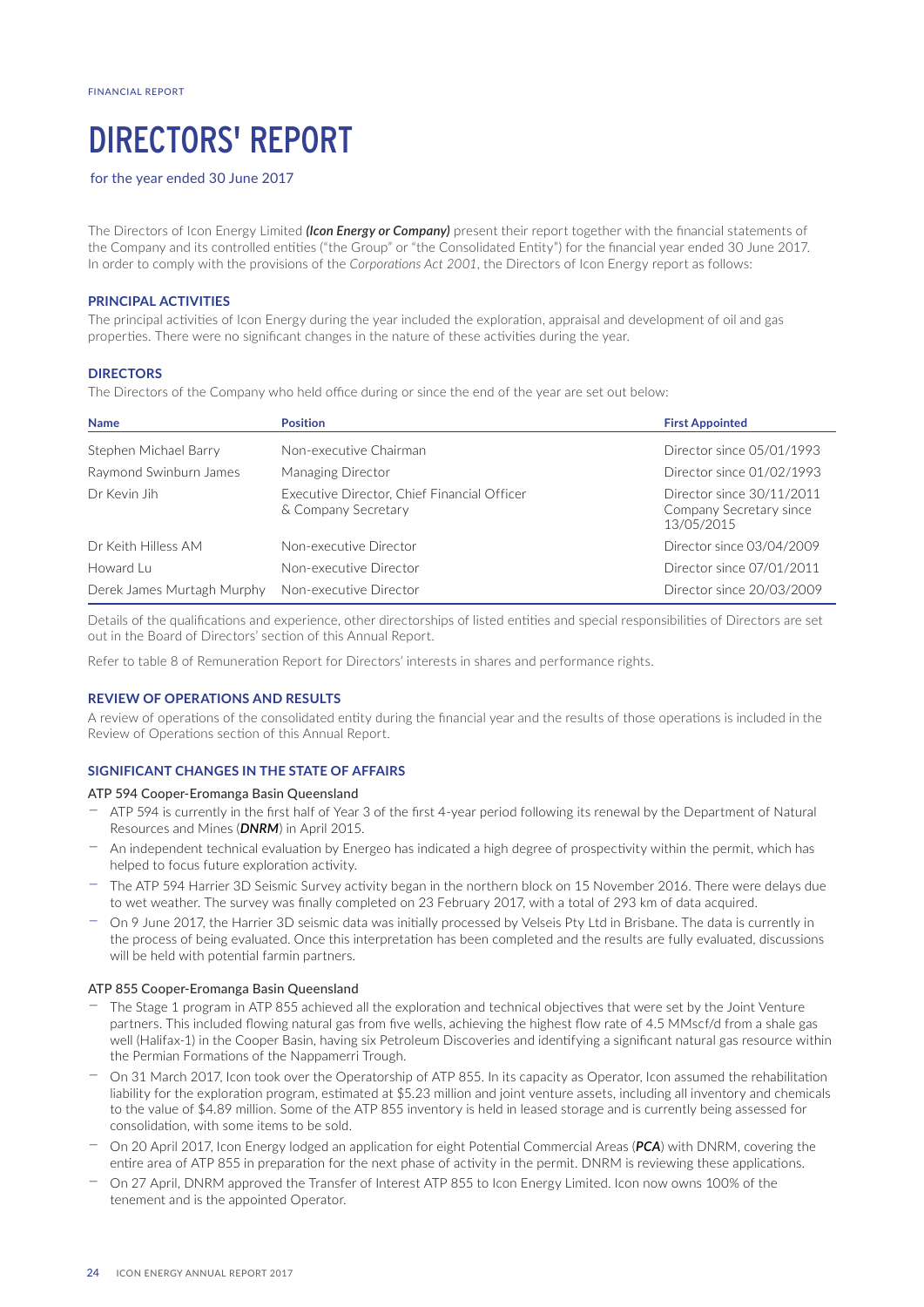- − On 8 June 2017, Icon Energy lodged an Amended Later Work Program (*LWP*) covering the period from 1 November 2016 to 30 October 2020, and amended Evaluation Program's for each of the eight PCAs, which cover the entire area of ATP 855, with DNRM.
- − On 21 June 2017, DNRM approved ATP 855 Amended Later Work Program in preparation for the next phase of activity in the permit.
- − On 7 July 2017, the Department of Environment and Heritage Protection (*DEHP*) accepted Icon's bank guarantee to comply with the financial assurance obligations of the ATP 855 Environmental Authority. Icon has also contracted SGS Services personnel, located at Moomba, to maintain regular inspections on the existing wells in the permit and thus continuing the inspections commenced by the former operator.
- − A significant natural gas resource was identified in the Stage 1 exploration program, which is currently classified as a contingent gas resource. A Stage 2 exploration program will be designed specifically to address outstanding technical questions and determine the commercial viability of the gas resource.
- − Icon is now preparing for the next stage of activity, which is a priority focus for the Company.
- − Icon is confident that future exploration and appraisal activities will lead to commercial gas reserves being proven within the permit, which could support the domestic market in Eastern Australia and, ultimately, succeed in satisfying the special conditions required to finalise Icon's Gas Contract with China.

## ATP 626 Surat Basin Queensland

- − ATP 626 is currently in the last term with the Later Work Program covering the period from 1 January 2014 to 31 August 2017.
- − In the third quarter Icon commenced plugging and abandoning (*P&A*) the three remaining wells in the permit, Eolus-1, Mindagabie-1 and Stitch-1, which had been suspended and monitored on a monthly basis for several years.
- − Rehabilitation of these wells was completed in accordance with Government regulations and Icon's Environmental Authority was finalised by the end of January 2017.
- − Icon is currently in the process of completing the end of tenure reporting obligations for ATP 626 with the DNRM and the DEHP in order to relinquish the permit.

#### ATP 549 (West) Cooper Basin Queensland

- − Icon has a 33.33% interest in the permit and there has been no activity in ATP 549 (West) in the Cooper Basin throughout the year.
- − The Operator, Beach Energy Limited, recommended to the joint venture and Icon agreed that the permit be relinquished on its expiry on 30 April 2017.

### ATP 794 Cooper Basin Queensland

- − There has been no activity in the Springfield and Regleigh Blocks within ATP 794, located on the eastern flank of the Cooper Basin. The permit is operated by Senex Energy Limited and Icon has a 60% interest in both blocks.
- − The ATP 794 permit expiry date is the end of October 2017. Senex, the Operator have recommended and Icon have agreed that these two blocks will be allowed to naturally expire at that time.

#### PEP 170, 172 and 173 Gippsland Basin Victoria

- − During the 2017 financial year, PEP 170, 172 and 173 remained subject to the General Moratorium covering all drilling in onshore Victoria. During the Moratorium, Icon suspended all field work in PEP 170 and the granting of PEP 172 and PEP 173 has also been deferred.
- − The Victorian Government advised Icon that the Resources Legislation Amendment (Fracking Ban) Act 2017 came into effect on 16 March 2017. The Act bans hydraulic fracturing under the Petroleum Act (Vic) 1998 and imposes a moratorium on petroleum exploration and petroleum production in the onshore areas of Victoria until 30 June 2020.
- − Icon has continued to extend the PEP 170 permit for the time being, paying all necessary fees, to keep the permit in good standing.

## PRLs 33 to 49 South Australia

− In PRLs 33 to 49 in South Australia, which were formerly PEL 218, there has been no activity throughout the year. Icon has a 33.33% interest in the Post-Permian section in these licenses, which are operated by Beach Energy.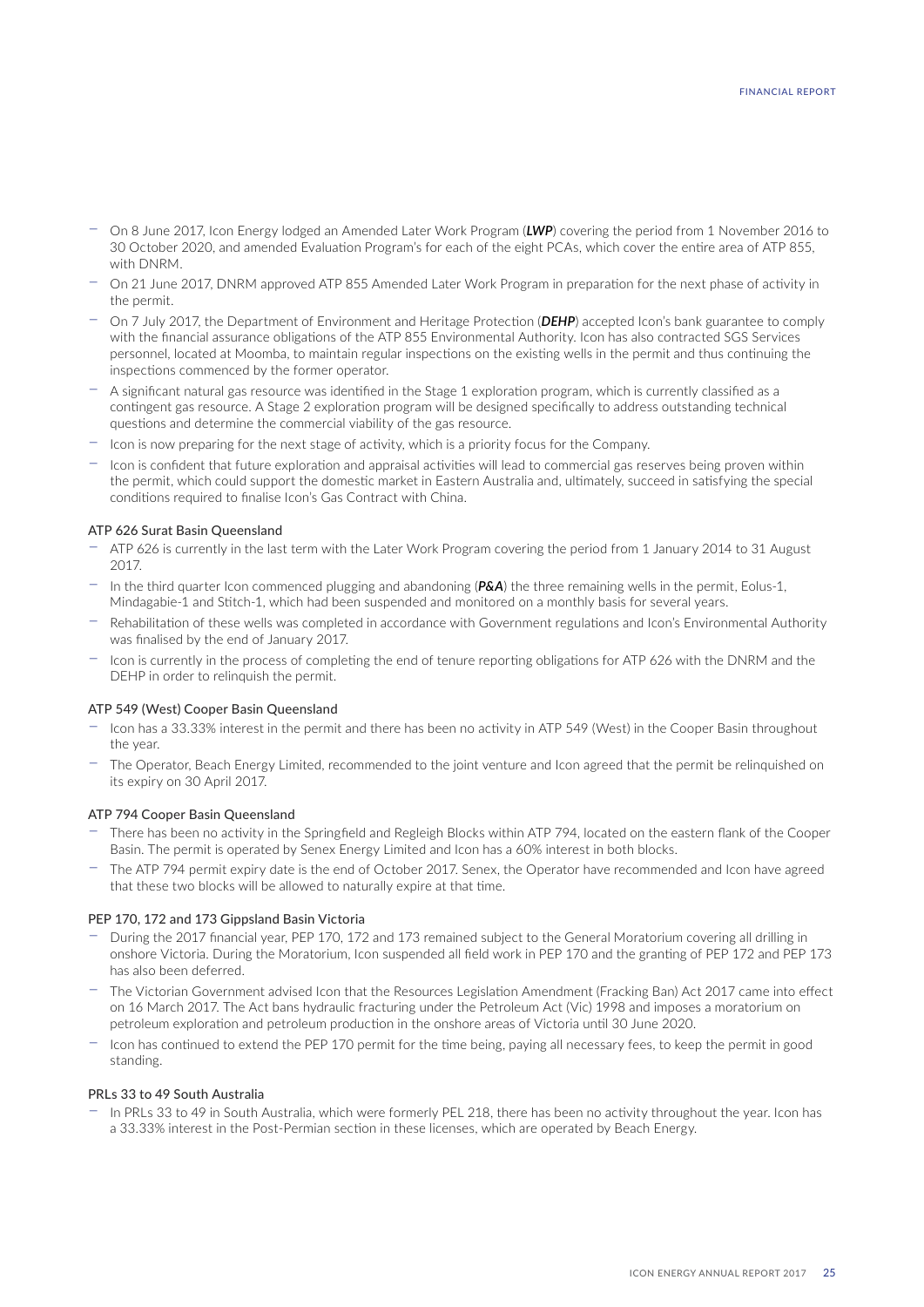# DIRECTORS' REPORT

for the year ended 30 June 2017

# Corporate

- − Icon Energy held the Company's 2016 Annual General Meeting on 23 November 2016 with all resolutions adopted.
- − Icon Energy's on market share buy-back continued throughout the year. The buy-back, commencing on 12 March 2015 was conducted over 15 months, with up to 10% of Icon Energy's ordinary shares on issue (totaling up to 61.9 million shares) able to be purchased under the buy-back.
- The buyback period was extended to 12 March 2017. The buy-back provided Icon with an opportunity to strengthen the Company's capital position at a cyclical low point in the resources market and also demonstrated the Board's strong belief in the underlying value of the Company's assets.
- On 15 March 2017, the Company announced the completion of the on-market share buy- back. The total number of shares purchased under the buy-back from 12 March 2015 to 15 March 2017 was 21,160,565 at a cost of \$1,122,829.

# **EVENTS AFTER THE BALANCE DATE**

There has not arisen in the interval between 30 June 2017 and the date of this report, any item, transaction or event of a material or unusual nature likely in the opinion of the Directors, to affect substantially the operations or state of affairs of the consolidated entity in subsequent financial years unless otherwise noted in the Annual Report.

# **CORPORATE STRATEGIES AND FUTURE DEVELOPMENTS**

Reference to corporate strategies and future development is included in the Chairman's and Managing Director's Report. Other than matters included in this Report or elsewhere in the Annual Report, likely developments in the operations of the consolidated entity and expected results of those operations have not been disclosed as the Directors believe that the inclusion would most likely result in unreasonable prejudice to the Company (in accordance with Section 299A(3) of the *Corporations Act 2001*).

## **FINANCIAL POSITION**

The net loss after tax for the Company and its controlled entities for the financial year ended 30 June 2017 was \$5,670,295 (30 June 2016: \$5,601,728). Further information on the company's financial position is included in the Chairman's and Managing Director's Report.

## **DIVIDENDS**

The Directors recommend that no dividend be paid by the Company. No dividends have been declared or paid by the Company since the end of the previous financial year (30 June 2016: Nil).

## **REMUNERATION REPORT**

The Remuneration Report for the financial period which forms part of the Director's Report can be found on page 28 of this Annual Report.

## **COMPANY SECRETARY**

Details of Dr Jih's qualifications and experience are set out in the Board of Directors section of this Annual Report.

#### **MEETINGS OF DIRECTORS**

During the financial period, sixteen meetings of Directors (including committees) were held. Attendances at these meetings by each director were as follows:

|           |             | <b>Directors Meetings</b> |             | <b>Audit and Risk Management</b><br><b>Committee Meetings</b> | <b>Remuneration Nominations</b><br>and Succession Committee<br>Meetings |                 |
|-----------|-------------|---------------------------|-------------|---------------------------------------------------------------|-------------------------------------------------------------------------|-----------------|
|           | <b>Held</b> | <b>Attended</b>           | <b>Held</b> | <b>Attended</b>                                               | <b>Held</b>                                                             | <b>Attended</b> |
| R S James | 6           | 6                         |             |                                                               |                                                                         |                 |
| S M Barry | 6           | 6                         | っ           | っ                                                             |                                                                         |                 |
| D Murphy  | 6           | 6                         | っ           |                                                               |                                                                         |                 |
| K Hilless | 6           | 6                         | ◠           | っ                                                             |                                                                         |                 |
| H Lu      | 6           | 6                         |             |                                                               |                                                                         |                 |
| K Jih     | 6           | 6                         |             |                                                               |                                                                         |                 |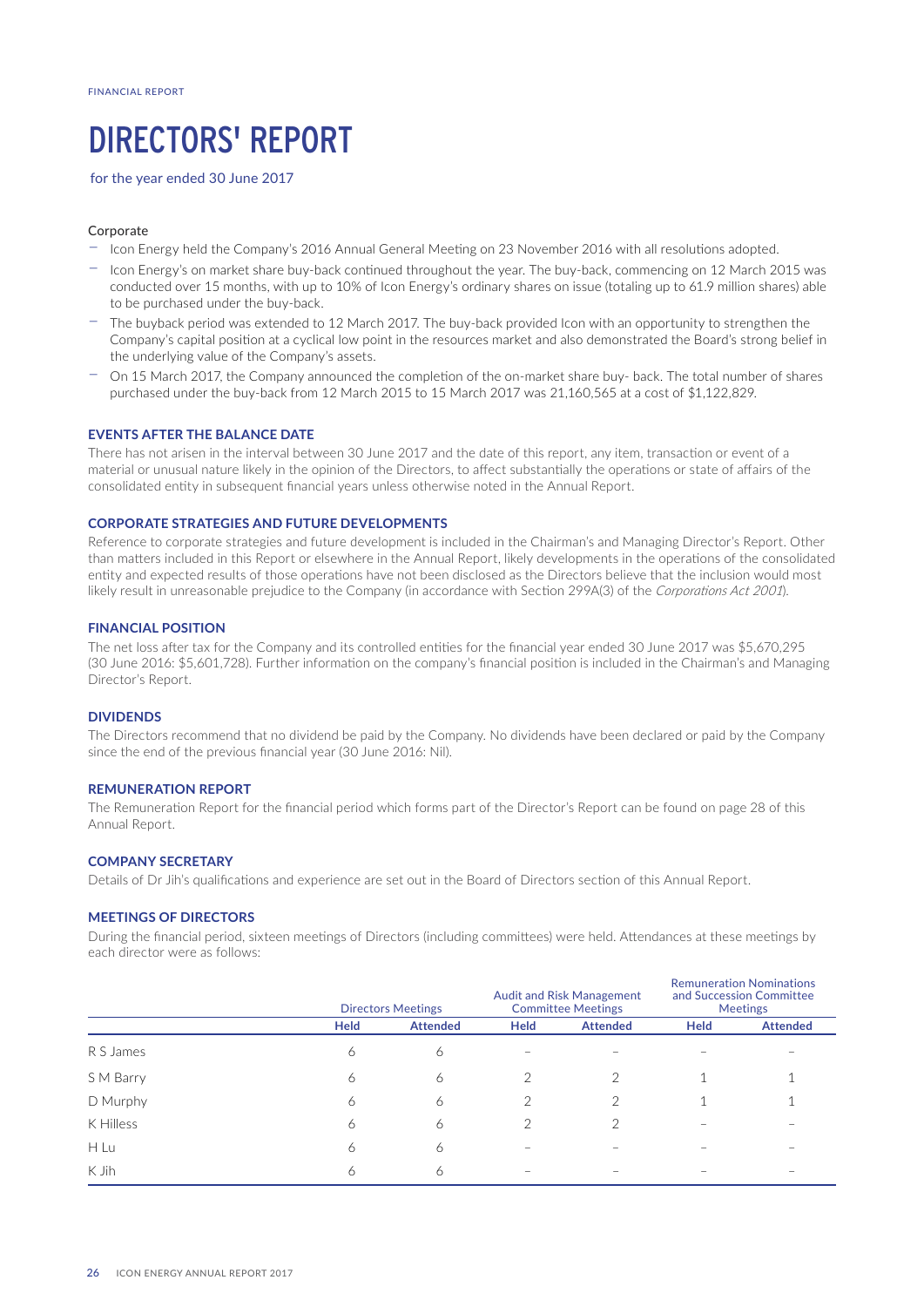# **ENVIRONMENTAL REGULATION**

The consolidated entity's operations are subject to various environmental regulations. The Company has a policy of full compliance, but in most cases exceeding environmental performance obligations. Further information on the Company's environmental performance can be found in the Sustainability section of the 2017 Annual Report.

The Directors are not aware of any environmental breaches nor has the Company been notified of any breaches by any Government Agency during the financial period.

#### **PROCEEDINGS ON BEHALF OF THE COMPANY**

No person has applied to the Court under section 237 of the Corporations Act 2001 for leave to bring proceedings on behalf of the Company, or to intervene in any proceedings to which the Company is a party for the purpose of taking responsibility on behalf of the Company for all or any part of those proceedings.

## **DIRECTORS AND AUDITORS INDEMNIFICATION**

The Directors and Company Secretary are indemnified by the Company against any liability incurred in their capacity as an officer of the Company or a related body corporate to the maximum extent permitted by law. The Company has not paid any premiums in respect of any contract insuring the Directors of the Company against a liability for legal costs.

The Company has not paid any premiums in respect of any contract insuring the auditor against a liability incurred in the role as an auditor of the Company. In respect of non-audit services, Crowe Horwath, the Company's auditor, has the benefit of indemnity to the extent Crowe Horwath reasonably relies on information provided by the Company which is true, accurate and complete. No amount has been paid under this indemnity during the period ended 30 June 2017 or to the date of this Report.

Details of the nature of the liabilities covered in respect of Directors' and Officers' insurance policies are not disclosed as such disclosure is prohibited under the terms of the contracts.

The total premium expense for the year was \$23,628.63 (30 June 2016: \$23,326.06).

#### **NON-AUDIT SERVICES**

The auditors did not perform any non-audit services during the year.

There are no officers of the Company who are former audit partners of Crowe Horwath.

# Assurance of Section 295A Declaration

The Board of Directors has received assurance from the Managing Director and the Chief Financial Officer that the declaration provided in accordance with Section 295A of the *Corporations Act 2001* is founded on a sound system of risk management and internal control and that the system is operating effectively in all material respects in relation to financial reporting risks.

#### Lead Auditor's Independence Declaration under Section 307C of the *Corporations Act 2001*

The lead auditor's independence declaration is set out on page 34 and forms part of the Directors' Report for the period ended 30 June 2017. Crowe Horwath continues in office in accordance with Section 327 of the *Corporations Act 2001*.

Signed in accordance with a resolution of the Board of Directors of Icon Energy Limited.

Ahey Br

S M Barry R S James

James.

Chairman Managing Director 22 August 2017 22 August 2017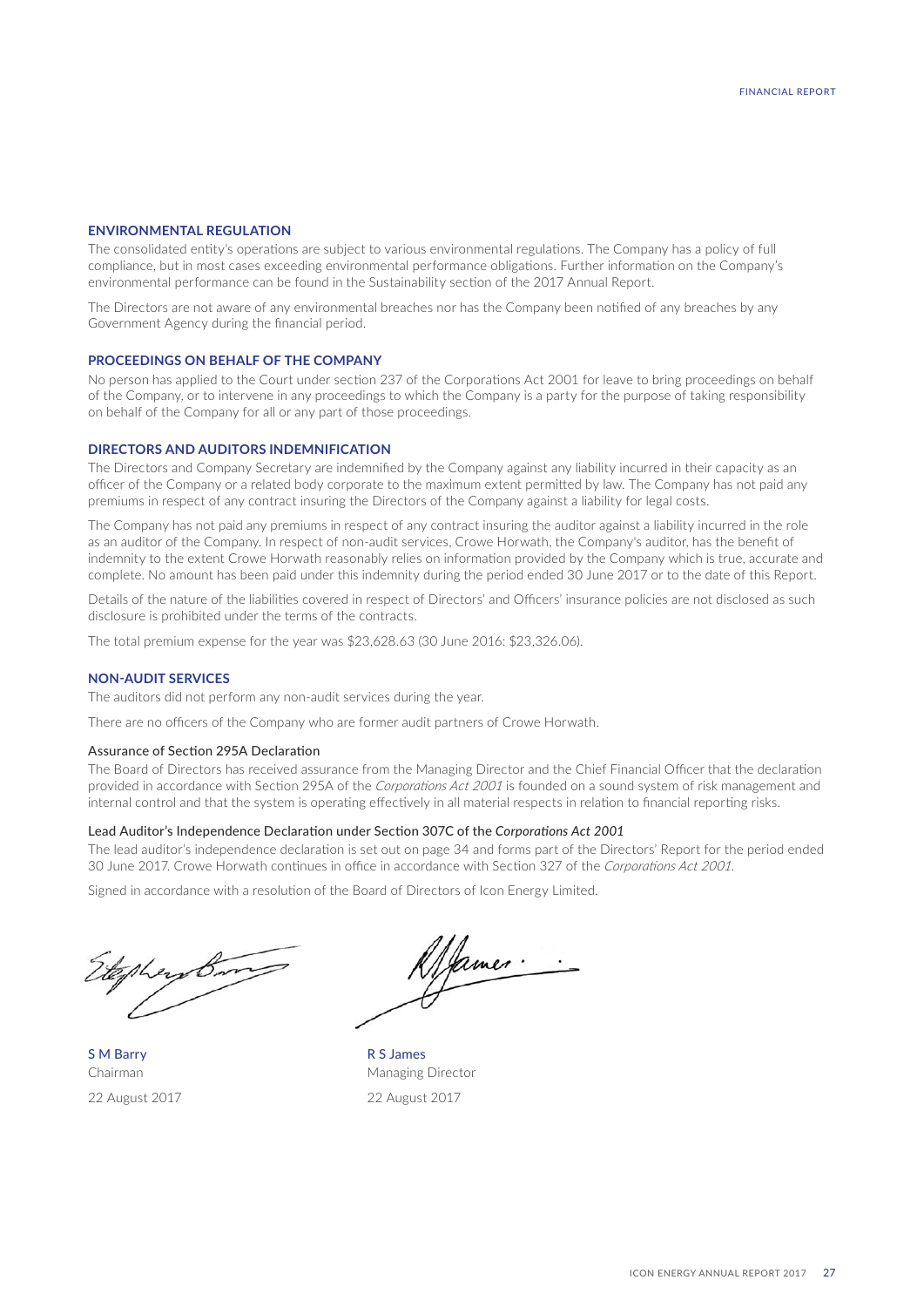# REMUNERATION REPORT – AUDITED

for the year ended 30 June 2017

# **KEY POINTS**

- − No short-term incentives or long-term incentives were issued by Icon for the 2016-2017 financial year.
- − Remuneration framework is structured to reward executives for achievement of goals that add shareholder value
- − Short and long term incentives only vest on achievement of corporate and individual performance goals
- − Long term incentives will not vest unless the share price achieves and maintains a price of 45 cents
- − Executive salary increases for 2016-2017 are restricted to CPI increases
- − No increase in fees for Non-Executive Directors

The Directors of Icon Energy Limited present this Remuneration Report for the consolidated entity for the year ended 30 June 2017. The information provided in this report has been audited as required by the *Corporations Act 2001 (Cth)* and forms part of the Directors' Report. This Remuneration Report sets out remuneration information for Icon Energy's Key Management Personnel (*KMPs*) including the following persons who were Non-Executive Directors and senior executives during the financial year:

# Table 1: Icon Energy's Key Management Personnel

| <b>Name</b>                          | <b>Position Held</b>                                               |
|--------------------------------------|--------------------------------------------------------------------|
| <b>Non-Executive Directors</b>       |                                                                    |
| Stephen Barry                        | Chairman                                                           |
| Dr Keith Hilless                     | Director                                                           |
| Howard Lu                            | Director                                                           |
| Derek Murphy                         | Director                                                           |
| <b>Executive and Senior Managers</b> |                                                                    |
| Ray James                            | Managing Director                                                  |
| Dr Kevin Jih                         | Executive Director, Chief Financial Officer & Company<br>Secretary |
| Martin Berry                         | <b>Exploration Manager</b>                                         |

## **1. REMUNERATION FRAMEWORK**

The Company's Remuneration framework is designed to ensure that:

- − Executive and Senior Managers receive competitive and reasonable market based levels of base remuneration;
- − Employees and Executive and Senior Managers who perform well have the opportunity to be rewarded through an annual short term incentive plan;
- − Long term incentives are aligned to the achievement of strategic objectives and creation of value for shareholders.

## **2. ROLE OF THE REMUNERATION, NOMINATIONS AND SUCCESSION COMMITTEE**

The Remuneration, Nominations and Succession Committee is responsible for making recommendations to the Board on remuneration policies. The Committee, where necessary, obtains independent advice on the remuneration packages offered to potential employees. The Company's broad remuneration policy ensures that each remuneration package is properly aligned to the person's duties and responsibilities and that remuneration is competitive in attracting, retaining and motivating people of the highest quality. The Company has structured an executive remuneration framework that is competitive and complementary to the reward strategy of the organisation.

The Remuneration, Nominations and Succession Committee Charter sets out the Board's policy for the nomination and appointment of directors and the process for the evaluation of the performance of senior executives. The performance of the Managing Director is evaluated by the Committee on an annual basis in July in accordance with the procedures set out in the Committee's Charter. The Corporate Governance Statement provides further information on the role of the Committee. The Committee also reviews and approves the outcomes for the Managing Director's direct reports on the recommendation of the Managing Director and reviews incentive programs and employment terms offered to the wider group.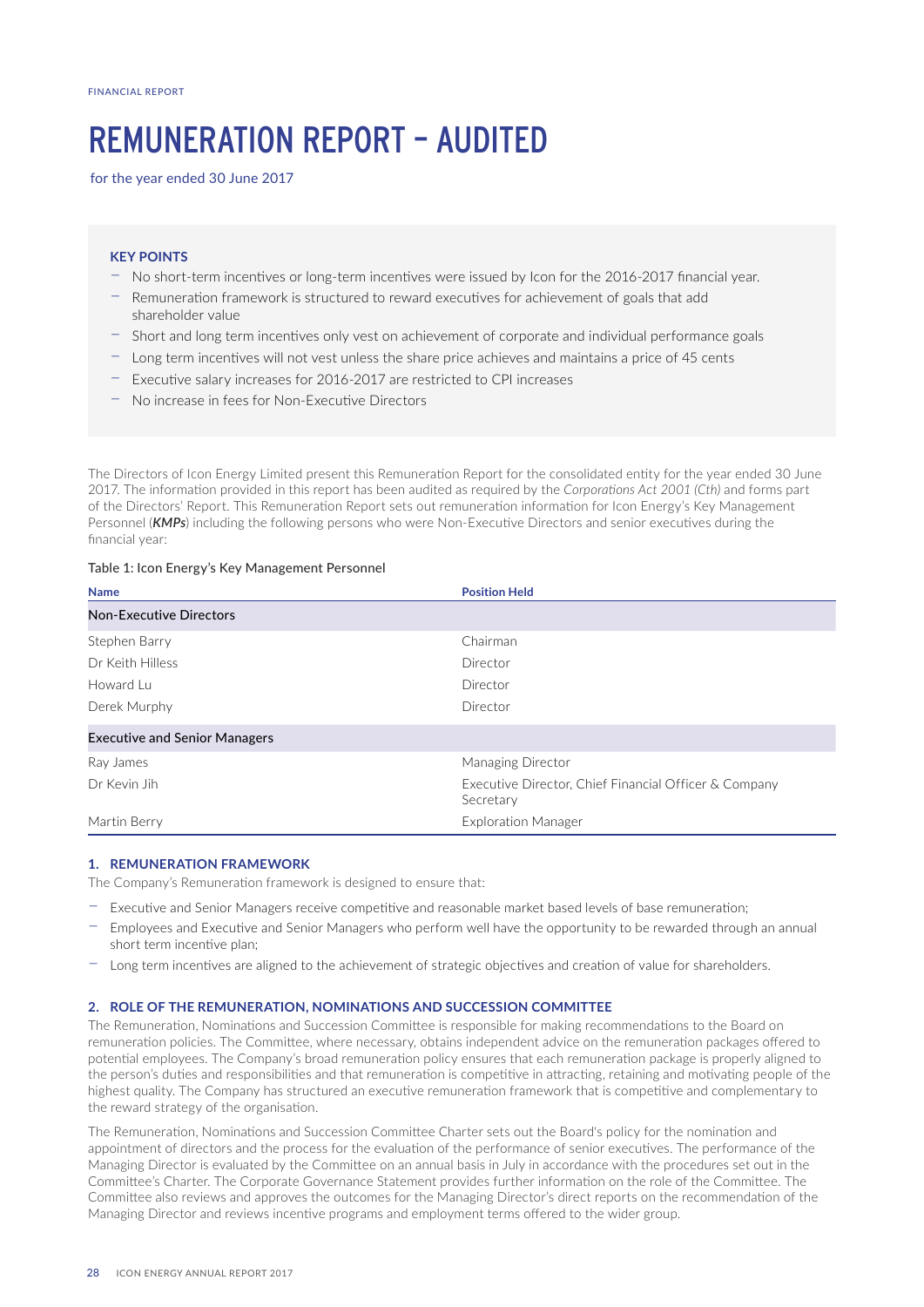# **3. METHODOLOGY USED TO DETERMINE THE NATURE AND AMOUNT OF REMUNERATION**

#### Non-Executive Directors

Fees paid to Non-Executive Directors reflect the demands made on, and responsibilities of, such directors. Non-Executive Directors' fees are reviewed by the Board on an annual basis. Since 2014, the Board has determined that Non-Executive Directors are paid a base fee of \$70,000 per annum together with the payment of additional fees to Directors serving on Board Committees to recognise their contribution to the Company together with superannuation. An additional \$7,500 per annum per Committee is paid to Committee members and \$8,500 per annum per Committee for the Chairmen of the Committees.

The maximum total amount available for payment of all Non-Executive Director fees is \$500,000 per annum which was approved by shareholders at the 2010 Annual General Meeting. The total amount of fees actually paid to Non-Executive Directors during the financial year was \$371,752.

Non-Executive Directors do not receive performance based remuneration. The Board has determined not to increase these fees in the current financial year.

### Executive Managers and Senior Management

Executive and Senior Managers are remunerated through a combination of:

- − Fixed Remuneration *(FR)*;
- − Short-term Incentive *(STI)* an annual cash and/or equity based incentive awarded at the discretion of the Board on achievement of specified company and individual performance goals;
- − Long-term Incentive *(LTI)* equity grants which may be granted on an annual basis, at the discretion of the Board, and have the potential to vest following achievement of specified company objectives measured over a 3 year period

STI and LTI represent the 'at-risk' portions of remuneration.

Consistent with market practice, the proportion of remuneration attributable to each component of the Icon Energy Remuneration Policy is dependent on the level of seniority of the employee. The Managing Director has the highest level of 'at-risk' remuneration reflecting the greater level of responsibility of this role. Table 2 sets out the relative proportion of at-risk remuneration for senior executives and managers.

Generally, the LTI will only be available to the executive directors and senior executives; whereas STI may be made available to employees throughout the Company.

#### Table 2: Relative Proportions of Remuneration Packages

| <b>Position</b>    | <b>Fixed</b> | <b>At Risk</b>   |                   |  |
|--------------------|--------------|------------------|-------------------|--|
|                    | FR%          | STI <sub>%</sub> | LTI%              |  |
| Managing Director  | 50           | 25               | 25                |  |
| Executive Managers | 56           | 22               | 22                |  |
| Senior Managers    | 67           | 20               | 13                |  |
| Other Employees    | 91           | 9                | $\qquad \qquad -$ |  |

The Icon Energy Limited Performance Rights Plan ("Plan") was presented and approved by shareholders at the Annual General Meeting held on 22 April 2010, under which the Company is able to grant appropriately structured short and long-term incentives to employees (including Executive Directors) in addition to their fixed remuneration. The structure of the STI and LTI plans and achievement of predefined STI and LTI targets is reviewed by the Board, and modified where appropriate, on an annual basis. In accordance with ASX listing rule 7.2 Exception 9 the Plan was resubmitted to shareholders for approval and was approved at the 2014 AGM.

## **4. FIXED REMUNERATION**

Fixed remuneration consists of the base remuneration calculated on a total cost basis and including FBT charges on employee benefits, as well as contributions to superannuation funds. Remuneration levels are reviewed annually. Senior executives were restricted to CPI increases over the financial year.

## **5. SHORT-TERM INCENTIVES**

The Company did not issue Short-term Incentives (STI) for the 2016-17.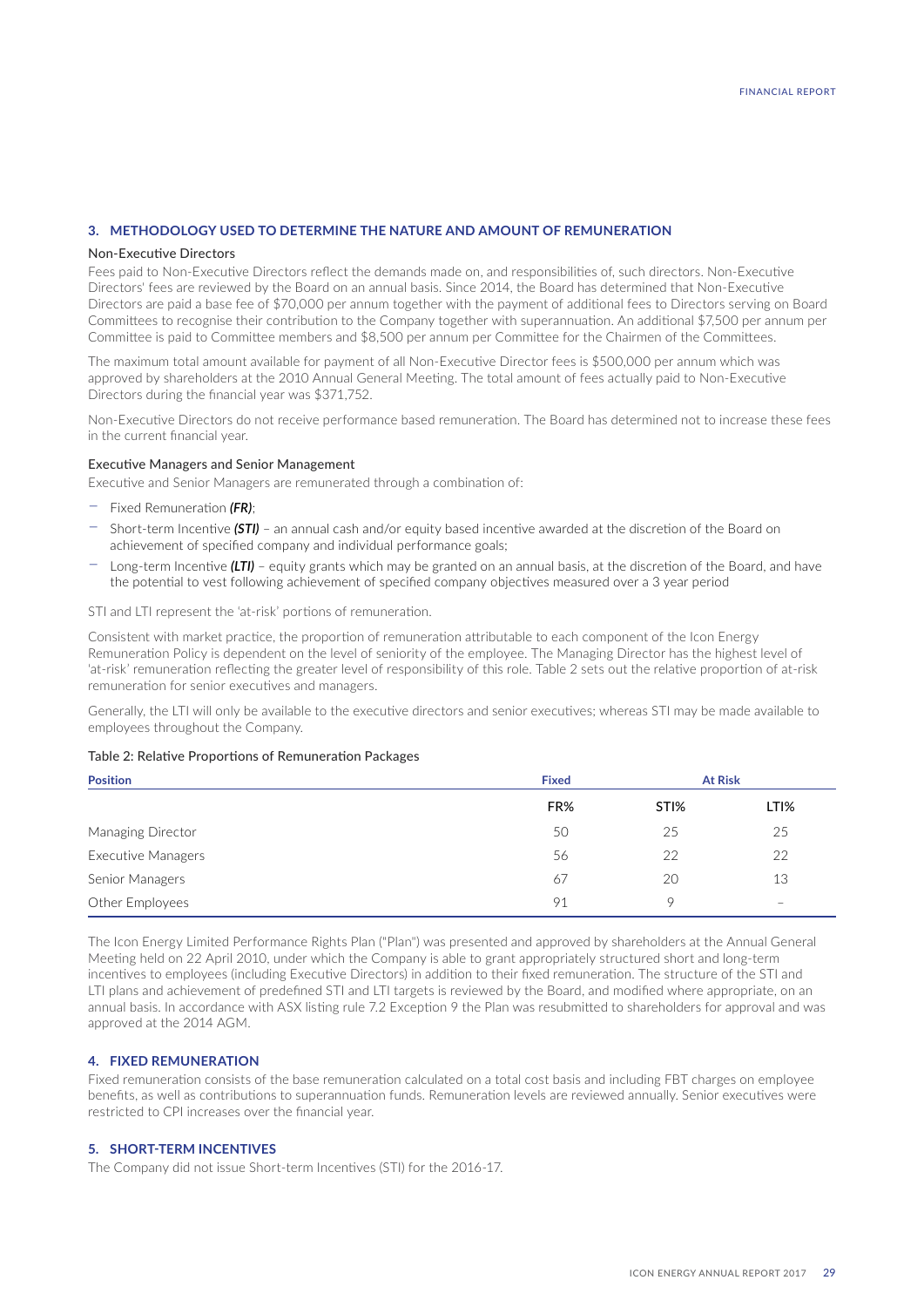# REMUNERATION REPORT – AUDITED

for the year ended 30 June 2017

# **6. LONG-TERM INCENTIVES**

The Company did not issue Long-term Incentives (LTI) for the 2016-17 year. The 2013-14 LTI plan was the only LTI plan award that was in operation. It lapsed during the year bringing the balance of LTIs to nil at the end of the year.

### Table 3: Details of LTI Performance Rights on Issue

| <b>Name</b>  | <b>Rights on</b><br>issue at<br>30 June<br>2016<br>Date of<br>(number)<br>Grant | <b>Issued</b><br>during the<br><b>2017 year</b><br>(number) | <b>Fair Value</b><br>at Grant<br>Date<br>$$^{(i)}$$ | <b>Exercise</b><br><b>Price</b><br>₽ | <b>Exercised</b><br>during<br>the year<br>(number) | <b>Vested</b><br>during<br>the year<br>(number) | Lapsed<br>during<br>the year<br>(number) | <b>Rights on</b><br>issue at<br>30 June<br>2017<br>(number) | <b>Date Rights</b><br><b>First Vest</b><br>& Can Be<br><b>Exercised</b> |
|--------------|---------------------------------------------------------------------------------|-------------------------------------------------------------|-----------------------------------------------------|--------------------------------------|----------------------------------------------------|-------------------------------------------------|------------------------------------------|-------------------------------------------------------------|-------------------------------------------------------------------------|
| Ray James    | 4-Mar-14 1,800,310                                                              | $\overline{\phantom{0}}$                                    | 147,625                                             | $\overline{\phantom{m}}$             |                                                    | $\overline{\phantom{m}}$                        | 1.800.310                                | $\equiv$                                                    | 30-Jun-16                                                               |
| Kevin Jih    | 4-Mar-14 1.041.175                                                              | -                                                           | 85.376                                              | $\qquad \qquad -$                    |                                                    | $\overline{\phantom{m}}$                        | 1.041.175                                | $\overline{\phantom{m}}$                                    | 30-Jun-16                                                               |
| Martin Berry | 4-Mar-14 410,604                                                                | -                                                           | 33.670                                              | $\overline{\phantom{m}}$             |                                                    | $\overline{\phantom{m}}$                        | 410.604                                  | $\qquad \qquad -$                                           | 30-Jun-16                                                               |
| Total        | 3.252.089                                                                       | -                                                           | 266,671                                             | $\overline{\phantom{a}}$             |                                                    |                                                 | 3,252,089                                |                                                             |                                                                         |

## **7. RELATIONSHIP BETWEEN REMUNERATION POLICY AND PERFORMANCE**

Icon Energy's remuneration policy seeks to encourage an alignment between the performance of the Company and remuneration of its executive KMPs. It does this by including short-term and long- term 'at risk' incentives that only vest when executives achieve pre-determined key corporate performance objectives. The long-term incentive plan in particular links vesting of LTI plan rights to achievement of long-term company objectives such as growth in share price and market capitalisation and exploration performance which contributes to long-term shareholder value.

The following table shows the Company's Profit/Loss (after tax) for the last four years as well as the share price and market capitalisation over those years.

# Table 4: Company's Profit/Loss (after tax)

|                         | 30-Jun-14   | 30-Jun-15 | $30$ -Jun-16                                                | 30-Jun-17 |
|-------------------------|-------------|-----------|-------------------------------------------------------------|-----------|
| Closing Share Price     | $\Omega$ 14 | O 05      | 0.03                                                        | 0.025     |
| Number of Shares        |             |           | 615,774,351 607,026,150 601,443,520 597,556,938             |           |
| Market Cap              |             |           | \$86,208,409 \$30,351,307 \$18,043,306 \$14,938,923         |           |
| Profit (Loss) after tax |             |           | $($1,017,551)$ $($5,863,547)$ $($5,602,229)$ $($5,670,094)$ |           |

#### Short Term & Long Term Incentive

The Icon Energy Limited Performance Rights Plan allows the Icon Board to make offers of performance rights to eligible employees in the Board's absolute and unfettered discretion. The Board set corporate key performance indicators at 1st June 2016 meeting in anticipation of offers being made under the Plan later in 2017 financial year (Corporate KPIs).

The STI corporate key performance indicator for the 2017 financial year was that the Icon Energy share price must achieve and maintain a price of 23.5 cents per share for at least 20 consecutive days over the year commencing 1st July 2016.

The LTI key performance indicator for the 2017 financial year was that the Icon Energy share price must achieve and maintain a price of 45 cents per share for at least 30 consecutive days over the 3 years commencing 1 July 2016.

However, due to the impact of the oil price, the Oil and Gas industry have suffered significantly in terms of profit and share price. Following management's recommendations the Board determined not to make any offers under the Plan in respect of either the 2017 financial year STI or 2017 financial year LTI.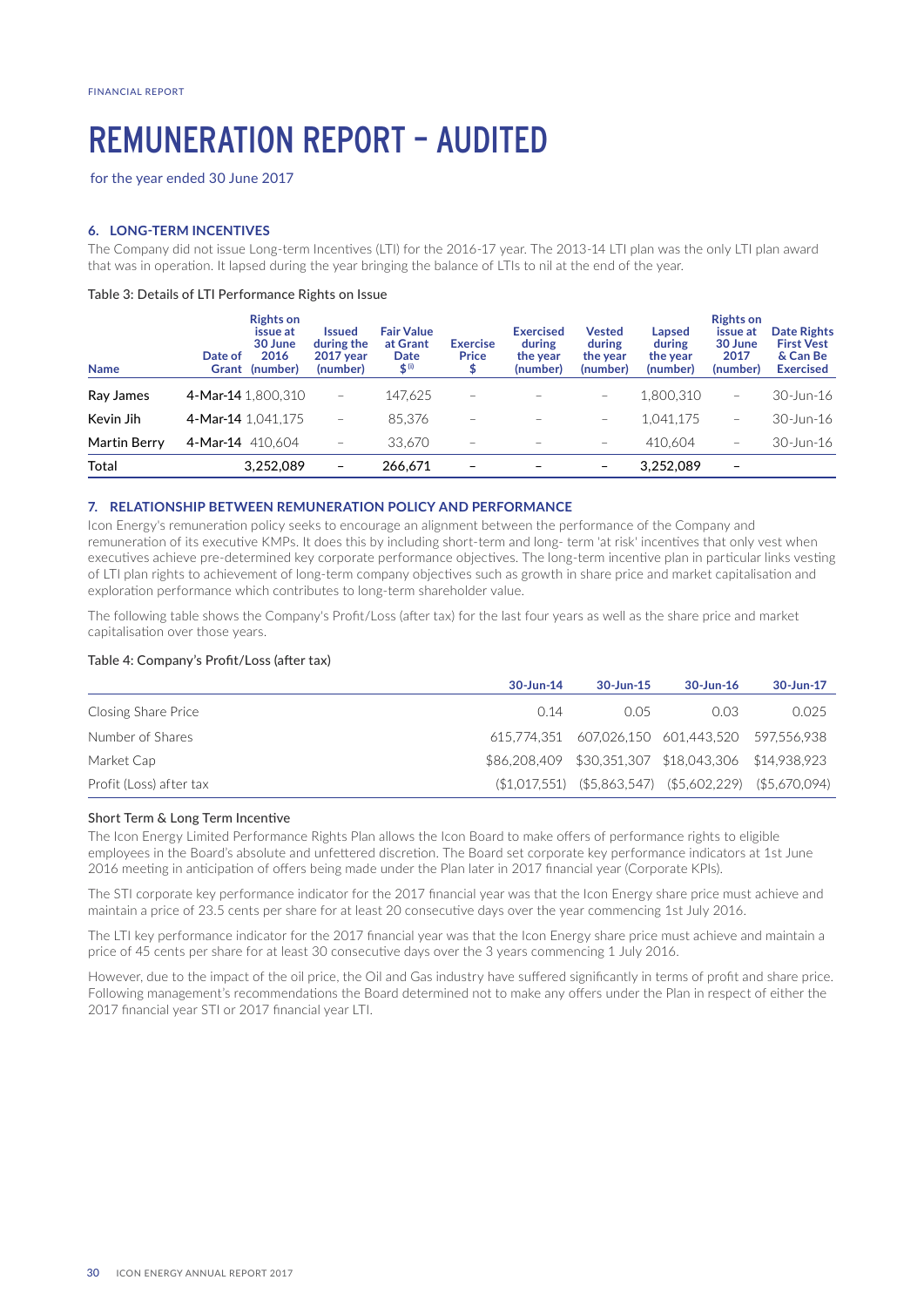# **8. SERVICE AGREEMENTS**

The Company has a policy that service agreements with Executive and Senior Managers are limited in term and include termination clauses of between one and twelve months.

Service agreements are in place for the Managing Director (Mr Raymond James), the Chief Financial Officer & Company Secretary (Dr Kevin Jih) (both "Executive Directors") and the Exploration Manager (Mr Martin Berry).

The service agreements with the Executives run for a period of five years from the date of engagement or renewal and set out the duties and obligations of the respective parties with the exception of the Managing Director which will run for three years from 1 January 2017. The contracts provide that the agreements may be terminated by either party providing up to twelve months' notice as shown in the table below. The Company may make a payment in lieu of notice equal to the base amount prescribed in the service agreement for a specified period. In addition, accrued statutory benefits and superannuation benefits are payable.

For the Executives, if the Board terminates an Executive's employment, the Executive will receive, in addition to any payment in lieu of notice:

- i. a termination payment of the greater of the amount calculated under subsection 3 and subsection 4 of Section 200G of the Corporations Act 2001 or that determined by the Board and subject to shareholder approval at the time.
- ii. a pro-rata payment in respect of the Executive's participation in the Performance Rights Plan for the year in which the Executive's termination occurs in accordance with the Plan Rules as varied from time to time. As the employment relationship has ceased, the Executive will not be eligible for any further share or option grants in that year. The Executive will receive the equivalent value of this benefit in cash based on achievement of the Plan's performance targets for the part year that the Executive serves with the Company running from the date of the yearly grant to Executive's Termination Date.
- iii. Any shares or bonuses that would be paid are payable and all "rights" granted but have not vested will vest as at the termination date.

#### Table 5: Service Agreements with Executive and Senior Managers

| Name of<br><b>Executive</b> | <b>Date of Contract</b> | <b>Termination by Icon</b><br>(without cause) | <b>Termination by</b><br>employee | <b>Termination Payments</b><br>(where terminated by<br>Company) | <b>STI &amp; LTI Entitlements</b>   |
|-----------------------------|-------------------------|-----------------------------------------------|-----------------------------------|-----------------------------------------------------------------|-------------------------------------|
| R James                     | 1-Jan 17                | 12 months                                     | 6 months                          | Payment in lieu of<br>notice based on FR                        | STI: May earn up<br>to 50% of FR    |
|                             |                         |                                               |                                   | Discretion of Board to<br>pay portion of STI & LTI              | LTI: May earn up<br>to 50% of FR    |
| K Jih                       | $11-Aug-15$             | 12 months                                     | 6 months                          | Payment in lieu of<br>notice based on FR                        | STI: May earn up<br>to $40\%$ of FR |
|                             |                         |                                               |                                   | Discretion of Board to<br>pay portion of STI & LTI              | LTI: May earn up<br>to $40\%$ of FR |
| M Berry                     | $1-Aug-13$              | 2 months                                      | 2 months                          | Payment in lieu of<br>notice based on FR                        | STI: May earn up<br>to 30% of FR    |
|                             |                         |                                               |                                   | Discretion of Board to<br>pay portion of STI & LTI              | LTI: May earn up<br>to 20% of FR    |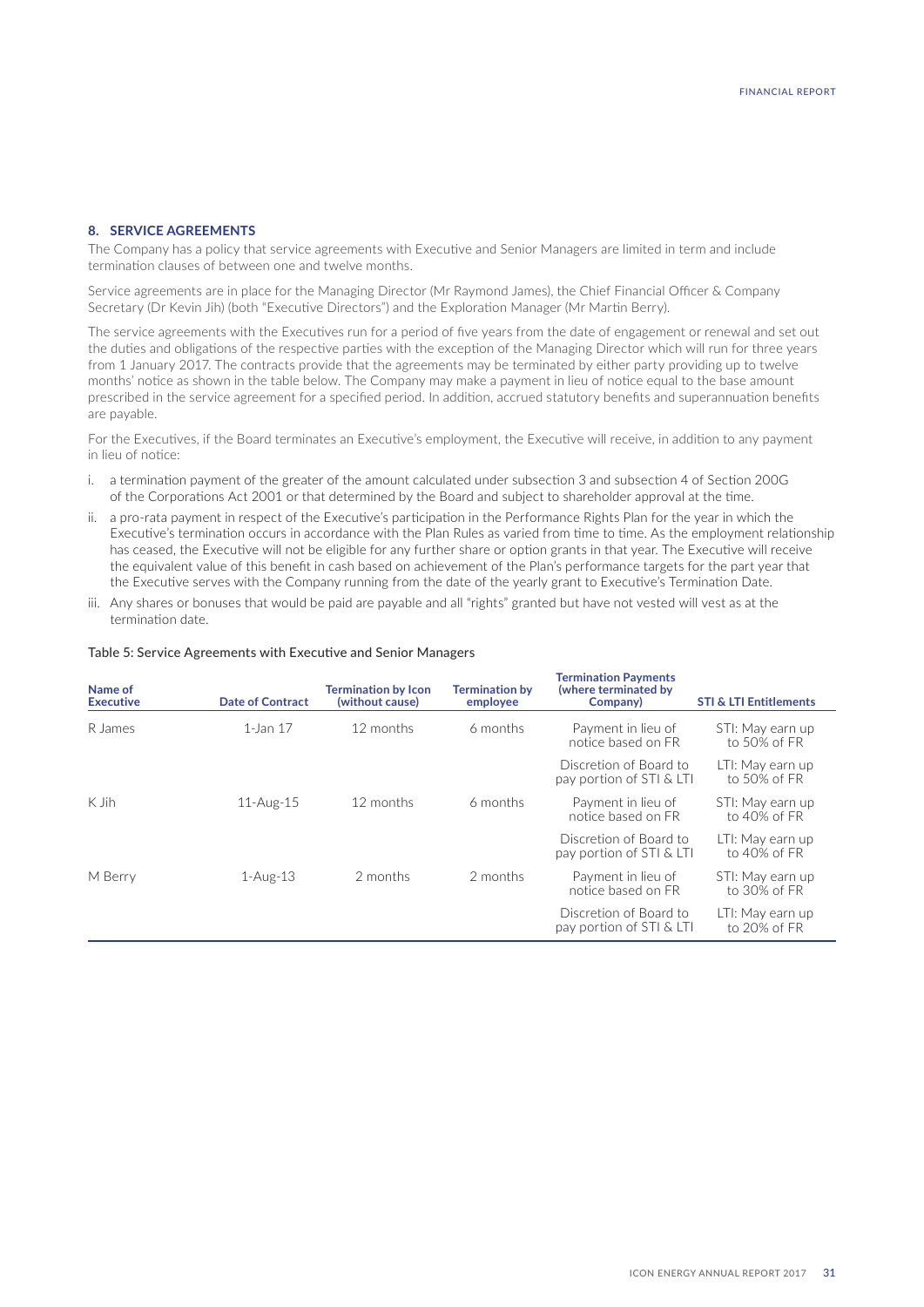# REMUNERATION REPORT – AUDITED

for the year ended 30 June 2017

# **9. REMUNERATION OF EACH MEMBER OF KEY MANAGEMENT PERSONNEL AND DIRECTORS FOR THE CONSOLIDATED ENTITY**

Table 6: Directors and Key Management Personnel Remuneration for the year ended 30 June 2017

|                                      |                                                   |                           | <b>Short Term</b>                   |                                         | Post-<br>employment      |                                                                |                                     | Share-<br>based<br>Payment                 |            |                                                                                        |
|--------------------------------------|---------------------------------------------------|---------------------------|-------------------------------------|-----------------------------------------|--------------------------|----------------------------------------------------------------|-------------------------------------|--------------------------------------------|------------|----------------------------------------------------------------------------------------|
|                                      | <b>Salaries &amp;</b><br>Fees <sup>(i)</sup><br>S | Cash<br><b>Bonus</b><br>S | Non-<br>monetary<br><b>Benefits</b> | Other<br>Benefits <sup>(ii)</sup><br>\$ | Super-<br>annuation<br>S | Long-term<br><b>Employee</b><br>Benefits <sup>(iii)</sup><br>S | <b>Termination</b><br>benefits<br>S | <b>Shares</b><br>and<br><b>Units</b><br>\$ | Total<br>S | <b>Portion of</b><br><b>Remuneration</b><br><b>Based on</b><br><b>Performance</b><br>% |
| <b>Non-executive Directors</b>       |                                                   |                           |                                     |                                         |                          |                                                                |                                     |                                            |            |                                                                                        |
| Stephen Barry                        | 106,000                                           | $\qquad \qquad -$         |                                     |                                         | 10.070                   |                                                                |                                     | $\overline{\phantom{m}}$                   | 116,070    |                                                                                        |
| Keith Hilless                        | 78,500                                            | $\qquad \qquad -$         |                                     | $\qquad \qquad \longleftarrow$          | 7,457                    |                                                                |                                     | $\overline{\phantom{m}}$                   | 85,957     |                                                                                        |
| Derek Murphy                         | 85,000                                            | $\qquad \qquad -$         |                                     | $\equiv$                                | 8,075                    |                                                                |                                     | $\overline{\phantom{m}}$                   | 93,075     |                                                                                        |
| Howard Lu                            | 70,000                                            |                           |                                     |                                         | 6,650                    |                                                                |                                     | $\overline{\phantom{m}}$                   | 76,650     |                                                                                        |
| <b>Executive and Senior Managers</b> |                                                   |                           |                                     |                                         |                          |                                                                |                                     |                                            |            |                                                                                        |
| Ray James                            | 532,279                                           | $\overline{\phantom{m}}$  |                                     | 45,000                                  | 50,164                   | 14,882                                                         |                                     | $\overline{\phantom{m}}$                   | 642,325    |                                                                                        |
| Kevin Jih                            | 406,837                                           | $\qquad \qquad -$         |                                     | 40.000                                  | 38,546                   | 10,362                                                         |                                     | $\overline{\phantom{m}}$                   | 495,745    |                                                                                        |
| Martin Berry                         | 316,655                                           | $\qquad \qquad -$         |                                     | $\qquad \qquad -$                       | 29,781                   | 3,614                                                          |                                     | $\overline{\phantom{m}}$                   | 350,050    | $\qquad \qquad -$                                                                      |
| Total                                | 1,595,271                                         |                           |                                     | 85,000                                  | 150,743                  | 28,858                                                         |                                     |                                            | 1,859,872  |                                                                                        |

(i) Salaries & Fees include annual leave paid during the year.

(ii) Other Benefits represent car allowance received during the year for Ray James of \$45,000 and for Dr Jih of \$40,000.

(iii) Long-term employee benefits represent only the long service leave accrued during the year.

#### Table 7: Directors and Key Management Personnel Remuneration for the year ended 30 June 2016

|                                      |                                              |                              | <b>Short Term</b>                   |                                                | Post-<br>employment       |                                                            |                                       | Share-<br>based<br>Payment                 |                    |                                                                                        |
|--------------------------------------|----------------------------------------------|------------------------------|-------------------------------------|------------------------------------------------|---------------------------|------------------------------------------------------------|---------------------------------------|--------------------------------------------|--------------------|----------------------------------------------------------------------------------------|
|                                      | <b>Salaries &amp;</b><br>Fees <sup>(i)</sup> | Cash<br><b>Bonus</b><br>\$   | Non-<br>monetary<br><b>Benefits</b> | <b>Other</b><br>Benefits <sup>(ii)</sup><br>\$ | Super-<br>annuation<br>\$ | Long-term<br><b>Employee</b><br><b>Benefits (iii)</b><br>S | <b>Termination</b><br><b>benefits</b> | <b>Shares</b><br>and<br><b>Units</b><br>\$ | <b>Total</b><br>\$ | <b>Portion of</b><br><b>Remuneration</b><br><b>Based on</b><br><b>Performance</b><br>% |
| <b>Non-executive Directors</b>       |                                              |                              |                                     |                                                |                           |                                                            |                                       |                                            |                    |                                                                                        |
| Stephen Barry                        | 106,000                                      | $\qquad \qquad -$            |                                     | -                                              | 10,070                    | -                                                          |                                       | $\overline{\phantom{m}}$                   | 116,070            |                                                                                        |
| Keith Hilless                        | 47,300                                       | $\overline{\phantom{0}}$     |                                     |                                                | 7,457                     |                                                            |                                       | $\overline{\phantom{m}}$                   | 85,957             |                                                                                        |
| Derek Murphy                         | 85,000                                       | $\qquad \qquad -$            |                                     | -                                              | 8,075                     | $\overline{\phantom{0}}$                                   |                                       | $\overline{\phantom{a}}$                   | 93,075             |                                                                                        |
| Howard Lu                            | 70,000                                       | $\overline{\phantom{0}}$     |                                     |                                                | 6,650                     |                                                            |                                       | $\overline{\phantom{a}}$                   | 76,650             |                                                                                        |
| <b>Executive and Senior Managers</b> |                                              |                              |                                     |                                                |                           |                                                            |                                       |                                            |                    |                                                                                        |
| Ray James                            | 615,500                                      | $\qquad \qquad \blacksquare$ |                                     | 45,000                                         | 54,414                    | 14,882                                                     |                                       | $\overline{\phantom{m}}$                   | 732,359            |                                                                                        |
| Kevin Jih                            | 435,171                                      | $\qquad \qquad =$            |                                     | 40,000                                         | 40575                     | 9269                                                       |                                       | $\overline{\phantom{m}}$                   | 525,015            |                                                                                        |
| Martin Berry                         | 312,321                                      | $\qquad \qquad -$            |                                     |                                                | 29,315                    | 1,801                                                      |                                       |                                            | 343,437            |                                                                                        |
| Total                                | 1,702,492                                    |                              |                                     | 85,000                                         | 159,119                   | 25,952                                                     |                                       |                                            | 1,972,563          |                                                                                        |

(i) Salaries & Fees include annual leave paid during the year. Ray James and Kevin Jih received a payout of accrued annual leave amounting to \$93,983 and \$36,109 respectively.

(ii) Other Benefits represent car allowance received during the year for Ray James of \$45,000 and for Dr Jih of \$40,000.

(iii) Long-term employee benefits represent only the long service leave accrued during the year.